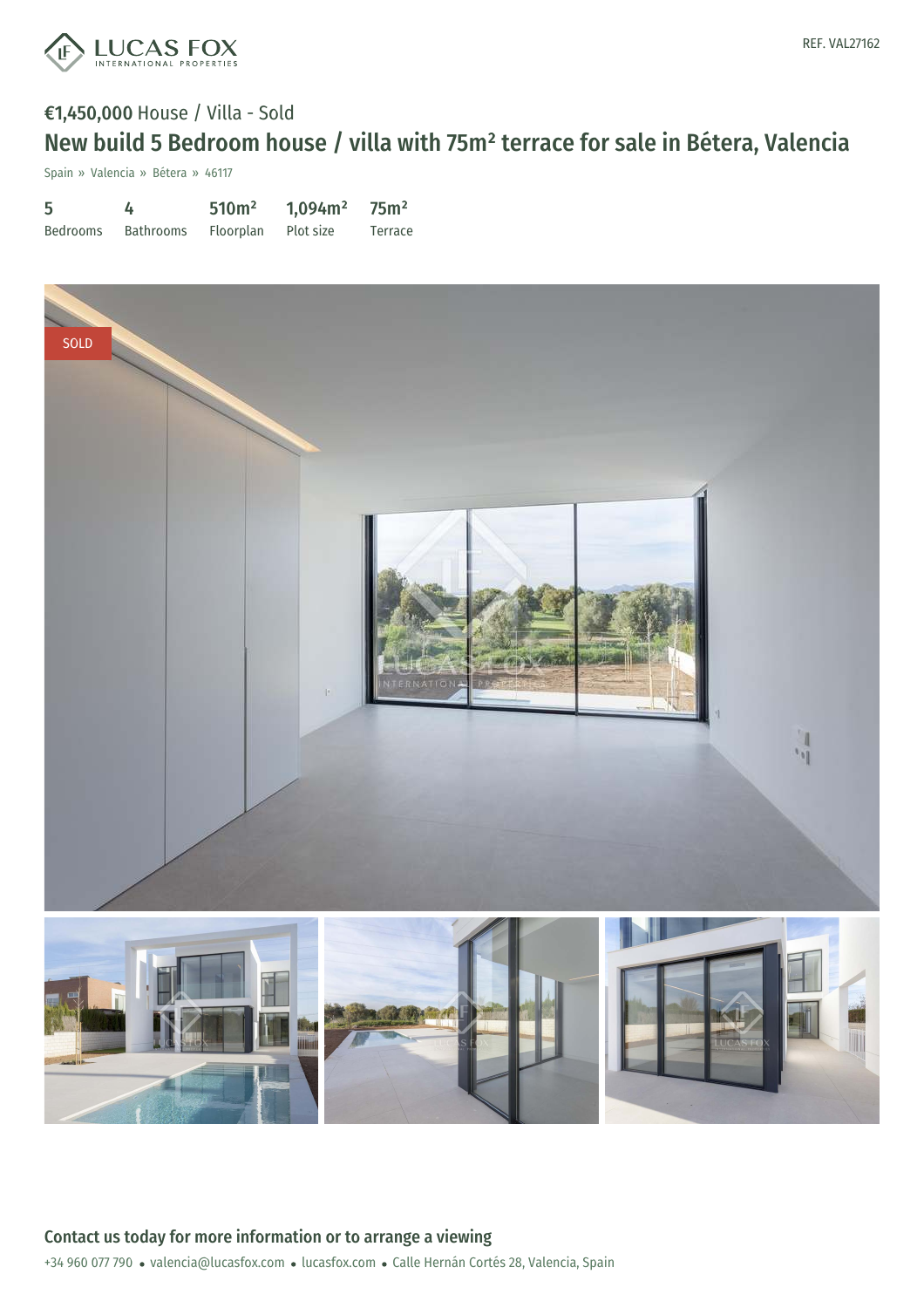

## €1,450,000 House / Villa - Sold New build 5 Bedroom house / villa with 75m² terrace for sale in Bétera, Valencia

Spain » Valencia » Bétera » 46117

| 5               |           | 510 <sup>m²</sup> | 1,094m <sup>2</sup> | 75m <sup>2</sup> |
|-----------------|-----------|-------------------|---------------------|------------------|
| <b>Bedrooms</b> | Bathrooms | Floorplan         | Plot size           | Terrace          |

### OVERVIEW

### For sale this new construction house of exquisite design ready to move into in the urbanization of Torre en Conill, in bétera

This house of exquisite and contemporary design is conceived to enjoy from practically all the rooms of fabulous views to the pine forest of the golf course and the mountains of the Sierra Calderona from the privacy of its rooms.

The house is made up of three different floors. In the words of the architect, the interior modulation of the house on the ground floor gives rise to open, continuous and tangent spaces, generating areas of use from a central open circulation axis. Thus, being open spaces, there are no direct views between the three uses: Kitchen / Dining room / Living room. On the first floor, the patio, in addition to naturally lighting the house, invites you to visit the different rooms.

The two double height porches stand out, linked to the living room and dining room, with excellent direct views of the pool, garden and golf area. Likewise, the master bedroom opens through large windows facing the same orientation, linked to an outdoor terrace, dominating the spectacular views from the first floor.

The house has 5 bedrooms and 4 bathrooms, in addition to 3 other special areas reserved for other uses such as a cinema, gym and multipurpose room. It has a large parking area in the basement with capacity for 3 large cars, as well as an outdoor parking space for another 2 cars.

All the details have been taken care of to the minimum, high quality of the selected materials, warm lighting throughout the house with LED systems, underfloor heating, air conditioning, floor-to-ceiling cabinets and doors, as well as a fully equipped kitchen with appliances [paneled](mailto:valencia@lucasfox.com) and em[bedded.](https://www.lucasfox.com)

It should be noted that the same care has been given to the outdoor spaces, and the garden will be finished with plants and grass.

New construction with guarantee.



#### [lucasfox.com/go/val27162](https://www.lucasfox.com/go/val27162)

Mountain views, Garden, Swimming pool, Terrace, Private garage, High ceilings, Natural light, Underfloor heating, Air conditioning, Alarm, Barbecue, Built-in wardrobes, Double glazing, Equipped Kitchen, Exterior, Near international schools, New build, Security, Transport nearby, Utility room